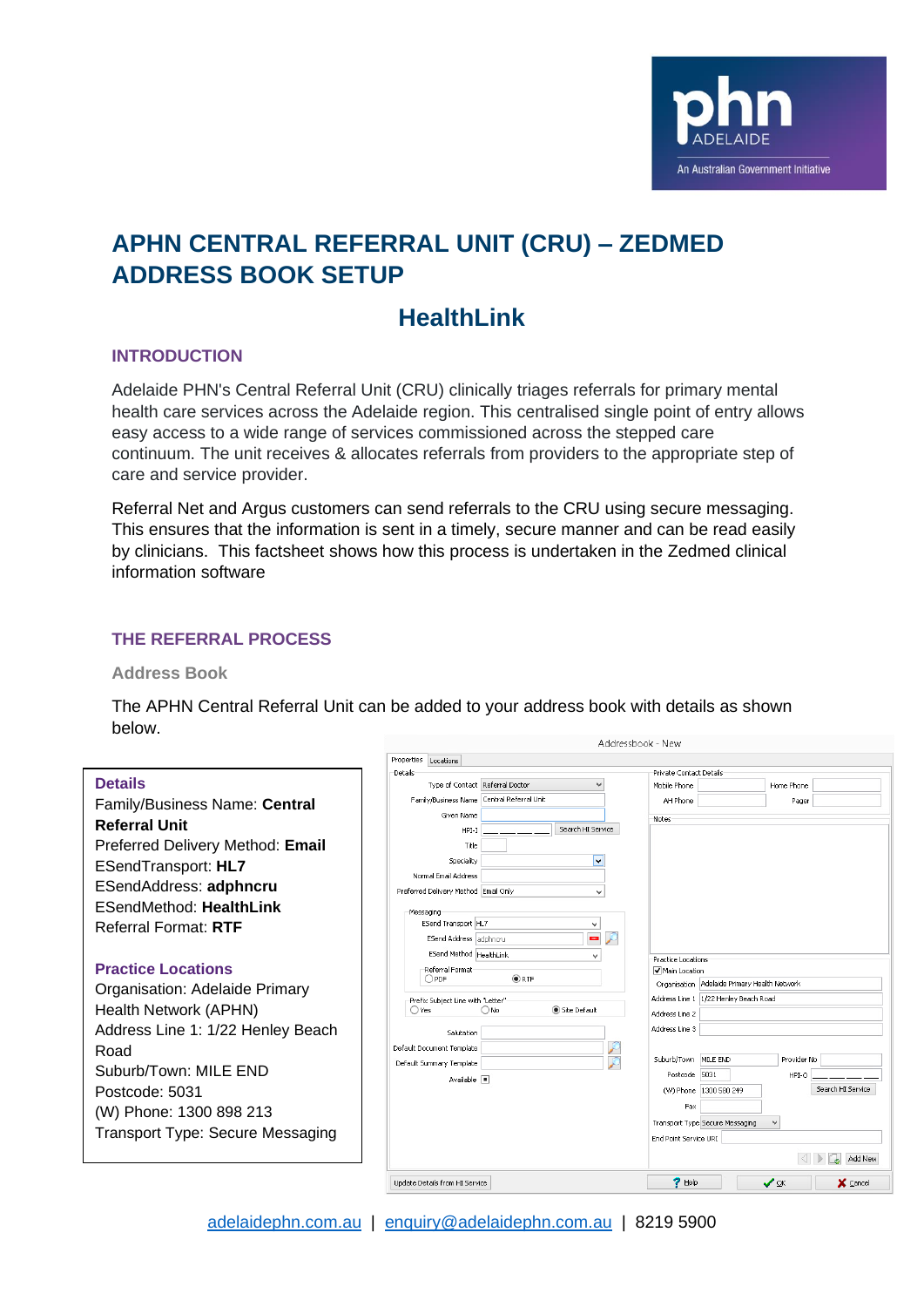**Address Book**



#### **Under "Messaging" select the magnifying glass next to ESend Address to add the CRU ID.**

| ESend Transport HL7     |  |
|-------------------------|--|
| ESend Address adphncru  |  |
| ESend Method HealthLink |  |
| Referral Format:        |  |

|                                                 |                                   |                                          | ESend Email Search        |           |                            |
|-------------------------------------------------|-----------------------------------|------------------------------------------|---------------------------|-----------|----------------------------|
|                                                 | ESend Email Address               |                                          |                           |           | Find                       |
| <b>Select "Add New"</b>                         | ESend Email Owner                 |                                          |                           |           |                            |
|                                                 | Email Address Owner               |                                          |                           |           |                            |
|                                                 |                                   |                                          |                           |           |                            |
|                                                 |                                   |                                          |                           |           |                            |
|                                                 |                                   |                                          |                           |           |                            |
|                                                 |                                   |                                          |                           |           |                            |
|                                                 |                                   |                                          |                           |           |                            |
|                                                 |                                   |                                          |                           |           |                            |
|                                                 |                                   |                                          |                           |           |                            |
|                                                 |                                   |                                          |                           |           |                            |
|                                                 |                                   |                                          |                           |           |                            |
|                                                 | Edit                              | Add New                                  | $?$ Help                  | $\vee$ ok | $\times$ Cancel            |
|                                                 |                                   |                                          |                           |           |                            |
|                                                 |                                   |                                          |                           |           |                            |
|                                                 | ø                                 |                                          | <b>Esend Email</b>        |           | $\Box$<br>×                |
| Add the following details.                      | Properties                        |                                          |                           |           |                            |
| <b>ESend Email Address: adphncru</b>            |                                   |                                          | adphncru                  |           |                            |
| <b>ESend Email Owner: Central Referral Unit</b> |                                   | ESend Email Address<br>ESend Email Owner | Central Referral Unit     |           |                            |
|                                                 |                                   |                                          |                           |           |                            |
|                                                 |                                   |                                          |                           |           |                            |
|                                                 |                                   |                                          |                           |           |                            |
|                                                 |                                   | $?$ Help                                 | ✔                         |           | $\times$ Cancel            |
|                                                 |                                   |                                          |                           |           |                            |
|                                                 |                                   |                                          | <b>ESend Email Search</b> |           |                            |
| Select OK.                                      | ESend Email Address               |                                          |                           |           | Find                       |
|                                                 | ESend Email Owner                 |                                          |                           |           |                            |
|                                                 | Email Address Dwner               |                                          |                           |           |                            |
|                                                 | Central Referral Unit<br>adphnoru |                                          |                           |           |                            |
|                                                 |                                   |                                          |                           |           |                            |
|                                                 |                                   |                                          |                           |           |                            |
|                                                 |                                   |                                          |                           |           |                            |
|                                                 |                                   |                                          |                           |           |                            |
|                                                 |                                   |                                          |                           |           |                            |
|                                                 |                                   |                                          |                           |           |                            |
|                                                 |                                   |                                          |                           |           |                            |
|                                                 |                                   |                                          |                           |           |                            |
|                                                 | Edit                              | Add New                                  | $?$ Help                  | $\vee$ ok | $\times$ $\subseteq$ ancel |